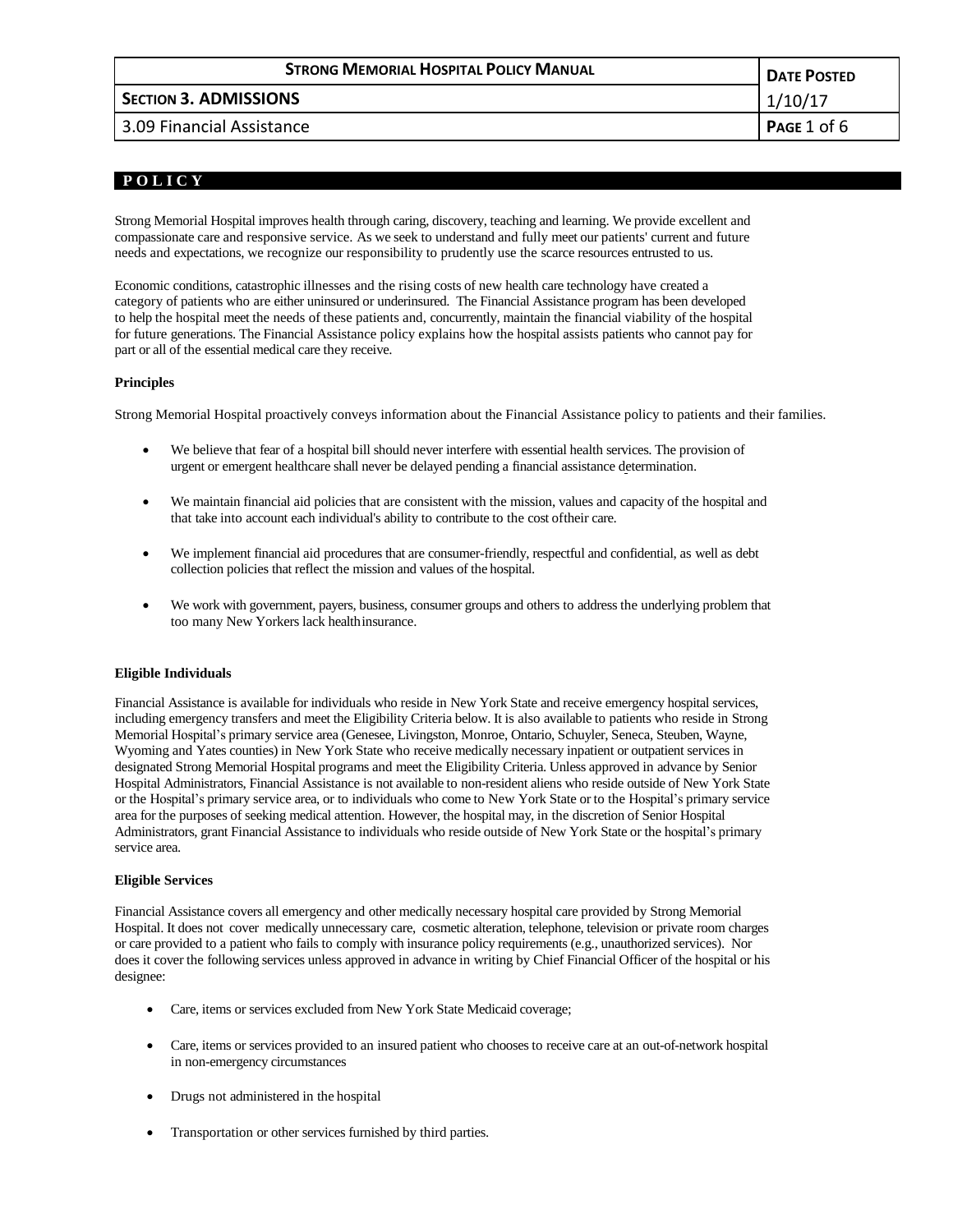| <b>STRONG MEMORIAL HOSPITAL POLICY MANUAL</b> | <b>DATE POSTED</b> |
|-----------------------------------------------|--------------------|
| <b>SECTION 3. ADMISSIONS</b>                  | 1/10/17            |
| 3.09 Financial Assistance                     | PAGE 2 of $6$      |

Specific questions about Eligible Services should be directed to the Financial Assistance Office by calling (585) 784- 8889. The Financial Assistance Officers will review and provide that information.

## **Providers Covered under the Financial Assistance Policy**

Hospital services rendered at Strong Memorial Hospital and professional services provided by the University of Rochester Medical Faculty Group are included in the Financial Assistance Program. The UR Medicine Financial Assistance Program does not apply to services furnished by The Eastman Dental Center, or University Medical Imaging, or to prescriptions filled by the Strong Memorial OutpatientPharmacies.

#### **Publication of Financial Assistance Information**

Strong Memorial Hospital widely publicizes the financial assistance program in the following ways:

- Our website includes the current Financial Assistance Policy, brochures, applications, and contact information for our patient to receive assistance with the financial assistance application process. Our website address is [https://www.urmc.rochester.edu/strong-memorial/patients-families/billing-insurance/financial-assistance.aspx.](https://www.urmc.rochester.edu/strong-memorial/patients-families/billing-insurance/financial-assistance.aspx)
- Posters and brochures in our Emergency Department as well as all other admission sites inform patients of the existence of the Financial Assistance Program, explain how to obtain this Financial Assistance Policy, an application for Financial Assistance and a plain language summary of this policy, and provide contact information for questions and assistance with applying for the program.
- Our admission packets include a plain language summary of the Financial Assistance Program which includes information on how to obtain assistance with the applicationprocess.
- Patients are offered a plain language summary of this policy as part of the admission and/or discharge process.
- Information regarding the Financial Assistance Program is included on all billing statements sent to patients from Strong Memorial Hospital. It includes the phone number where anyone can call to receive information regarding our program, a copy of the Financial Assistance application, and a copy of our Financial Assistance Policy, as well as the website address where copies of the Financial Assistance Policy, the Financial Assistance application and a plain language summary of the Financial Assistance Policy may be obtained.
- Materials regarding the Financial Assistance Program are available in the top ten languages as defined by our Interpreter Services Program based on the usage of the interpreter services program. This includes the Financial Assistance Policy, plain language summary, brochures, and application.
- Our Financial Case Management team at Strong Memorial Hospital provides guidance, advice and outreach services to assist patients with qualifying for public benefits such as Medicaid, Family Health Plus or Child Health Plus. Information regarding our Financial Assistance Program is communicated to patients by this team as well.

## **Eligibility Criteria**

Financial Assistance is intended to assist those individuals who cannot afford to pay, in part or in full, for their care. It should take into account each individual's ability to contribute to the cost of their care. Hospital financial aid should not be viewed as a substitute for employer-sponsored or individually purchased insurance.

Financial Assistance is generally available to Eligible Individuals whose annual gross household income is less than or equal to 400% of the Federal Poverty Level. However, the hospital reserves the right to consider a patient's assets as well as income in determining eligibility for financial assistance. Patients with income that would otherwise qualify them for the Financial Assistance program who have sufficient resources (other than tax-deferred or comparable retirement savings or college savings accounts) will be expected to use those resources to pay all or part of their bills, as determined by the hospital in its sole discretion.

For National Health Service Corps (NHSC) approved sites, we offer a sliding fee discount program and apply a sliding fee schedule, so that the amount owed for services by eligible patients are adjusted based on the patient's ability to pay. Services are rendered regardless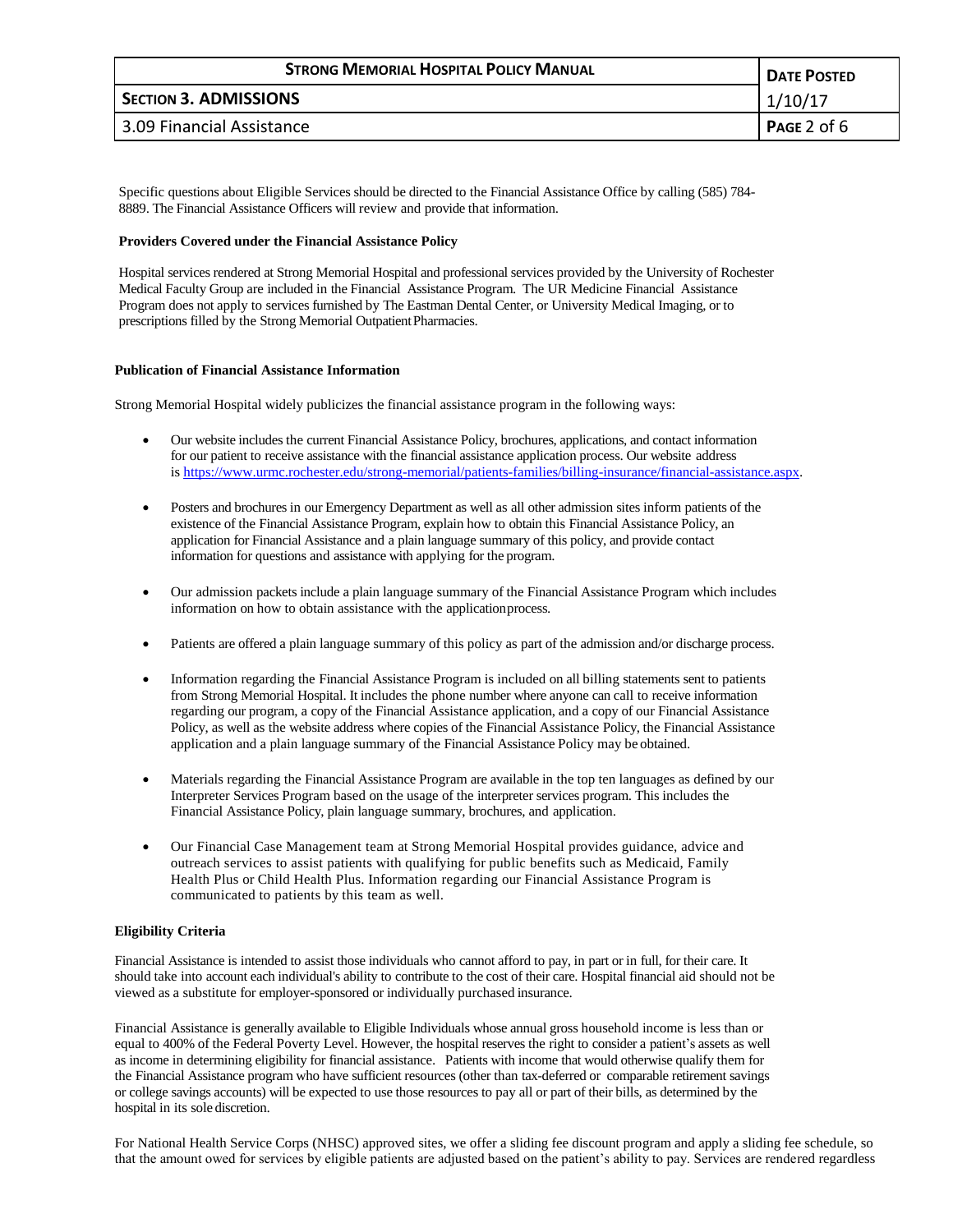| <b>STRONG MEMORIAL HOSPITAL POLICY MANUAL</b> | <b>DATE POSTED</b> |
|-----------------------------------------------|--------------------|
| <b>SECTION 3. ADMISSIONS</b>                  | 1/10/17            |
| 3.09 Financial Assistance                     | PAGE 3 of 6        |

of a patient's ability to pay and is applicable to all individuals and families with annual incomes at or below 400 percent of the most current Federal Poverty Guideline (FPG), A full discount for individuals and families with annual incomes at or below 200 percent of the FPG or adjustment of fees (partial sliding fee discount) based on family size and income for individuals and families with incomes between 201% and 400% of the FPG.

Eligibility for discounts is based on income and family size and no other factors (e.g., assets, insurance status, participation in the Health Insurance Marketplace, citizenship, population type).

Patients seeking Financial Assistance are required to participate fully in all efforts to obtain coverage from every available source of payment. They are expected to apply for and pursue available assistance and coverage from victims' assistance, workers compensation, general liability, no-fault and health insurance programs and plans, including Medicare, Medicaid, and health benefit plans offered on the New York State of Health Exchange. They are also expected to comply with all prerequisites and requirements to secure coverage.

To assist patients in meeting these requirements, we provide information about the criteria that must be met in order to obtain Medicaid, Medicare, or other health insurance. We also assist patients in making applications for insurance or discounted fee plans. Patients can call (585) 784-8889 or visit our office located at Strong Memorial Hospital, Room 1- 2315, 601 Elmwood Ave, Rochester, NY 14642.

Patients will not receive Financial Assistance if they (a) do not complete the application process for Medicaid or other insurance for which they may qualify, (b) elect not to make application for Financial Assistance, or (c) have adequate resources or income to pay privately for their care. In these situations, they will remain financially responsible for full payment of their hospital bills.

Under limited circumstances, as determined by the Financial Case Managers or Senior Hospital Administrators, we may excuse a patient from applying for Medicaid, Medicare or other insurance programs. This may occur, for example, when the patient is found to be ineligible or unlikely to meet the financial eligibility requirements for coverage. We may also excuse a patient from submitting an application or claim for coverage when submission would pose a threat to the health or safety of the patient or some other identified person.

The hospital may also use publicly available demographic and financial information to determine whether a patient who has not submitted a Financial Assistance application is presumptively eligible for Financial Assistance and the level of Financial Assistance the patient may be eligible to receive. The hospital may utilize analytic software or an analytic services vendor to support such presumptive Financial Assistance processing. Patients may also be considered presumptively eligible for 100% financial assistance if they have current eligibility under a Medicaid type program and have outstanding balances prior to that coverage.

Patients who exceed the income threshold may be considered for Financial Assistance approval in the hospital's sole discretion if they have exhausted their insurance benefits, face extraordinary medical costs, have filed for bankruptcy or have other unique or extenuating circumstances. Eligibility determinations in complex case circumstances will be made after consideration by the Financial Assistance Review Team that includes the Financial Assistance Manager, Financial Case Manager or may be made by Senior Hospital Administrators.

 TEMPORARY CHARITY ELIGIBILTY: During the Nationally Declared Emergency (retroactively effective March 1, 2020) patients that are diagnosed as COVID-19 that are or become uninsured and retroactively meet the hospital charity care guidelines, and where the hospital received no other special COVID-19 funding, will be considered charity eligible and all policy conditions apply. The end of the emergency period will be determined by the Department of Health and Human Services.

## **Discounts Available**

The discount afforded to Eligible Individuals who meet the Eligibility Criteria will be determined through assessment of the responsible party's annual gross household income and the number of people in the home, as a percentage of the current CMS-issued Federal Poverty Guideline amounts for same size households. Patients may receive full or partial discounts from the cost of care, depending on the patient's household income level as set forth below:

| <b>Discount</b> | Gross Income as % of Federal Poverty Level |
|-----------------|--------------------------------------------|
| 100%            | <b>UP TO 200%</b>                          |
| 80%             | <b>BETWEEN 201 - 250%</b>                  |
| 60%             | <b>BETWEEN 251 - 300%</b>                  |
| 40%             | <b>BETWEEN 301 - 350%</b>                  |
| 20%             | <b>BETWEEN 351 - 400%</b>                  |
| 0%              | <b>OVER 401%</b>                           |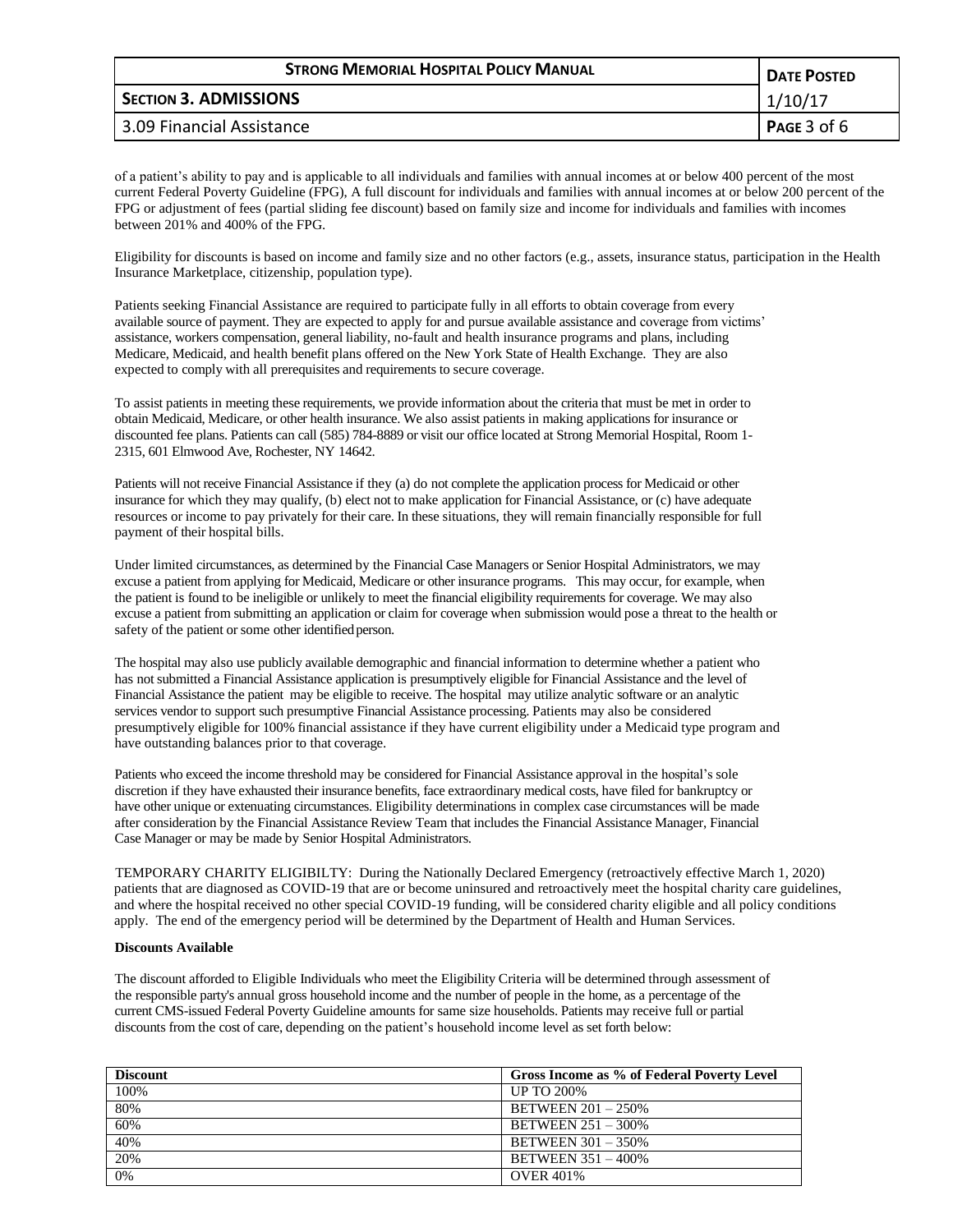| <b>STRONG MEMORIAL HOSPITAL POLICY MANUAL</b> | <b>DATE POSTED</b> |
|-----------------------------------------------|--------------------|
| <b>SECTION 3. ADMISSIONS</b>                  | 1/10/17            |
| 3.09 Financial Assistance                     | PAGE 4 of $6$      |

The discounts the hospital provides to Eligible Individuals who meet the Eligibility Criteria are determined by applying the percentage discount indicated above to the lower of (a) the hospital and professional charges for the Eligible Service or (b) the Medicare Part A or Part B allowed payment for the Eligible Service (including coinsurance and deductibles).

We have also created special fee schedules for patients who have obtained an IRS exemption from Medicare and Social Security Taxes under Section 3127 of the Internal Revenue Code, who do not, for religious reasons, pursue Medicaid or other coverage that they would be eligible to receive. Under this program, if we deem the patient to be Medicaid eligible, the patient will be responsible for payment at the Medicaid fee for service rates. If we do not deem the patient to be Medicaid eligible, the patient will be responsible for the lower of the amount that the hospital would have received for the same service under Medicare Parts A and B, (including coinsurance, copayments and deductibles) or the hospital's usual and customary charges. To qualify for these special fee schedules, a patient must provide satisfactory written proof that he or she holds a current and valid Section 3127 exemption from Medicare and Social Securitytaxes.

## **Amounts Generally Billed**

As part of the Financial Assistance program, Federal law requires the hospital to calculate an "Amount Generally Billed" for emergency and other medically necessary care. The Amount Generally Billed is intended to represent the amount the hospital generally receives as payment for services furnished to individuals who have insurance. Strong Memorial Hospital has elected to use Medicare Parts A and B allowed payments (including coinsurance, copayments and deductibles) as the Amount Generally Billed. Under this Financial Assistance Policy, no Eligible Individual who meets the Eligibility Criteria will pay more for an Eligible Service than the Amount Generally Billed.

Information about the Medicare allowed payment will be available upon request to our Price Estimation service by contacting us at (585) 758-7801. The representatives will be able to give patients the amount the patient may be responsible for based on the reimbursement by Medicare Parts A and B.

## **Applying for Financial Assistance**

Patients may contact our office by phone (585) 784-8889 or 1-800-257-7049. Our Financial Assistance Officer is available Monday through Friday from 9:00 a.m. until 3:00 p.m. for any assistance with this program. The office is located at Strong Memorial Hospital, Room 1-2315, 601 Elmwood Ave, Rochester, NY 14642.

Applications will be accepted immediately before, during or after care is provided. The hospital will strive to assist patients receiving high-cost services as they occur. Financial Assistance applications must be completed and returned to the hospital with the requested income documentation which includes but is not limited to three current consecutive paystubs, Social Security statement of benefits, or other documentation that explains current household gross income. Patients may be approved for Financial Assistance on an account-by-account basis or for a period of time (for a course of treatment). While a patient's completed Financial Assistance application is being considered, hospital bills for the accounts under consideration that are sent to the patient do not need to be paid and the accounts under consideration for Financial Assistance will not be sent to a collection agency.

Fully completed Financial Assistance applications are processed timely and determinations are communicated to the patients within thirty (30) days after the hospital Financial Assistance Officer receives them. When an Eligible Individual who applies and is approved for Financial Assistance for the first time, the discount he or she is eligible to receive will be applied to all services rendered within the prior 12 months (1 year) from the date of the application. The patient's bills will be adjusted accordingly. Upon approval of financial assistance, any patient payments in excess of the discounted amount owed on those services, within the look back period of 12 months (365 days), will be refunded.

Patients will be asked to recertify for the financial assistance program on an annual basis. The patient or responsible party may request reconsideration of a Financial Assistance determination by providing additional information (such as an explanation of extenuating circumstances) within thirty (30) days after receiving the initial notification. Contact information on how to initiate an appeal is on all notifications as follows:

Directly with Strong Memorial Hospital by calling: 585-784-8889 or 1-800-257-7049

Directly with the New York State Centralized Complaint Hotline: 1-800- 804-5447

Appeals submitted directly to Strong Memorial Hospital will be reviewed by the Patient Services Manager or their delegate. The Patient Services Manager or their delegate will work with the Financial Assistance Officers in their review of the application and documentation. Appeal decisions will be made within 14 days of receipt and decisions will be sent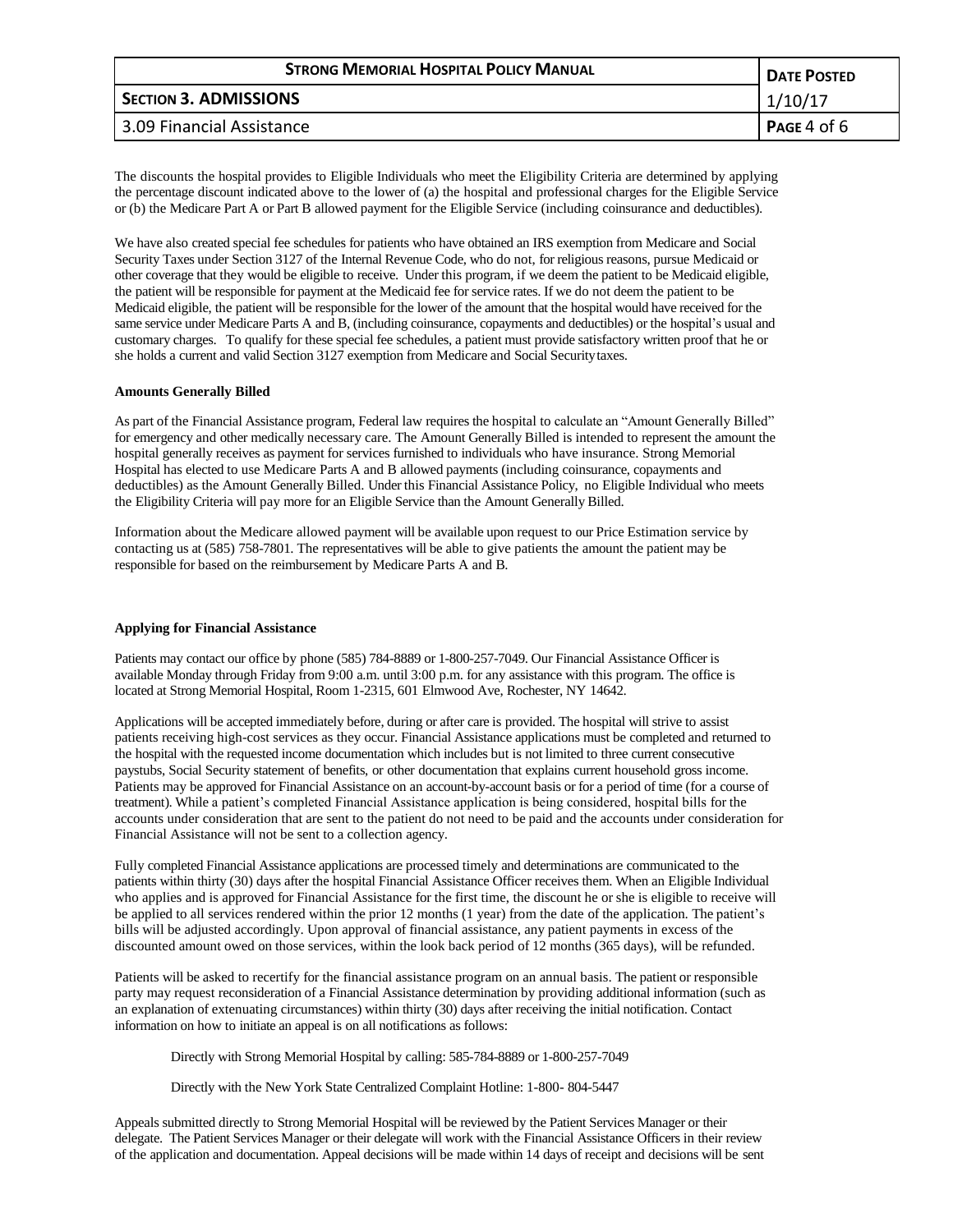| <b>STRONG MEMORIAL HOSPITAL POLICY MANUAL</b> | <b>DATE POSTED</b> |
|-----------------------------------------------|--------------------|
| <b>SECTION 3. ADMISSIONS</b>                  | 1/10/17            |
| 3.09 Financial Assistance                     | Page 5 of 6        |

in writing to the applicant. For appeals that are upheld after review, applicants will be advised of their right to file a complaint with the NYS Departments' Centralized Complaint Hotline.

When an account is changed to a precollection status (30 days prior to collection referral) it is flagged to be sent for presumptive financial assistance scoring. Strong Memorial Hospital uses a rank-ordering process that predicts the likelihood of financial assistance eligibility on Self-Pay and Balance after Insurance accounts. The process utilizes public record data and returns information to identify patients likely to qualify for financial assistance based on a predictive model and other financial and asset estimates. In the absence of additional information from the patient, this rule set is applied to all patients to determine which patients would have likely qualified for 100% financial assistance.

Patients may be asked to recertify financial information when long term installment payment plans are being completed. Accounts sent to a collection agency related to a patient who did not submit a completed Financial Assistance application, will be considered under the program if a completed financial assistance application is received within 12 months (365 days) from the date of collection referral. Upon financial assistance approval, any patient payments received on those services within the prior 12 months (365 days) that exceed the approved discount, will be refunded.

The hospital reserves the right (a) to reevaluate a patient's eligibility for Financial Assistance in the event of a change in the patient's financial circumstances or for other appropriate reasons, and (b) to request that a patient reapply for Medicaid, Medicare or other health insurances that have previously been denied.

Any bill amount remaining after application of a partial Financial Assistance discount is the responsibility of the patient. The patient will be assisted by the hospital in making arrangements to satisfy any balance remaining on the account(s) after the application of the appropriate Financial Assistance discount by use of a payment plan. The monthly payments under such plans shall not exceed ten percent (10%) of the eligible patient's gross monthly income. The rate of interest on unpaid balances shall not exceed the US Treasury rate for 90 day securities plus 0.5%. No payment plan shall include an accelerator or similar clause under which a higher rate of interest would be triggered upon a missed payment.

Collection agencies that contract with the hospital will follow the hospital's Financial Assistance policies and procedures, will make information available to patients on how to apply for Financial Assistance.

Further information regarding the billing and collection practices of Strong Memorial Hospital is included in the Billing and Collections policy. A copy of this policy may be obtained by contacting our Patient Services Group by phone at 585- 758-7650 or in writing, 601 Elmwood Ave, Box 888, Rochester, NY 14642 and will be provided free of charge.

## **Quality Assurance**:

To provide patient with a quality Financial Assistance Program, the University of Rochester reviews this Financial Assistance Policy annually for clarity, applicability, and legal compliance. Random audits of applicable patient accounts will be completed to ensure that financial assistance is communicated and administered in compliance with the terms of this policy.

The hospital reserves the right to change its Financial Assistance policy at any time and to reevaluate patients using any revised criteria.

## **References**

Public Health Law 2807-k(9-a) Internal Revenue Code Sections 1402(g) and 3127 Internal Revenue Code Section 501R 26 CFR Part 1

## **3.09 History**

For history prior to 2010, contact Hospital Policy Coordinator at 276-6065

- 12/13 Reviewed and approved by Policy Management Team and ClinicalCouncil
- 11/14 Revised by Executive Financial Assistance Committee
- 1/15 Reviewed and approved by Policy Management Team
- 2/15 Reviewed and approved by Clinical Council
- 5/16 Revised to comply with 26 CFR Part 1